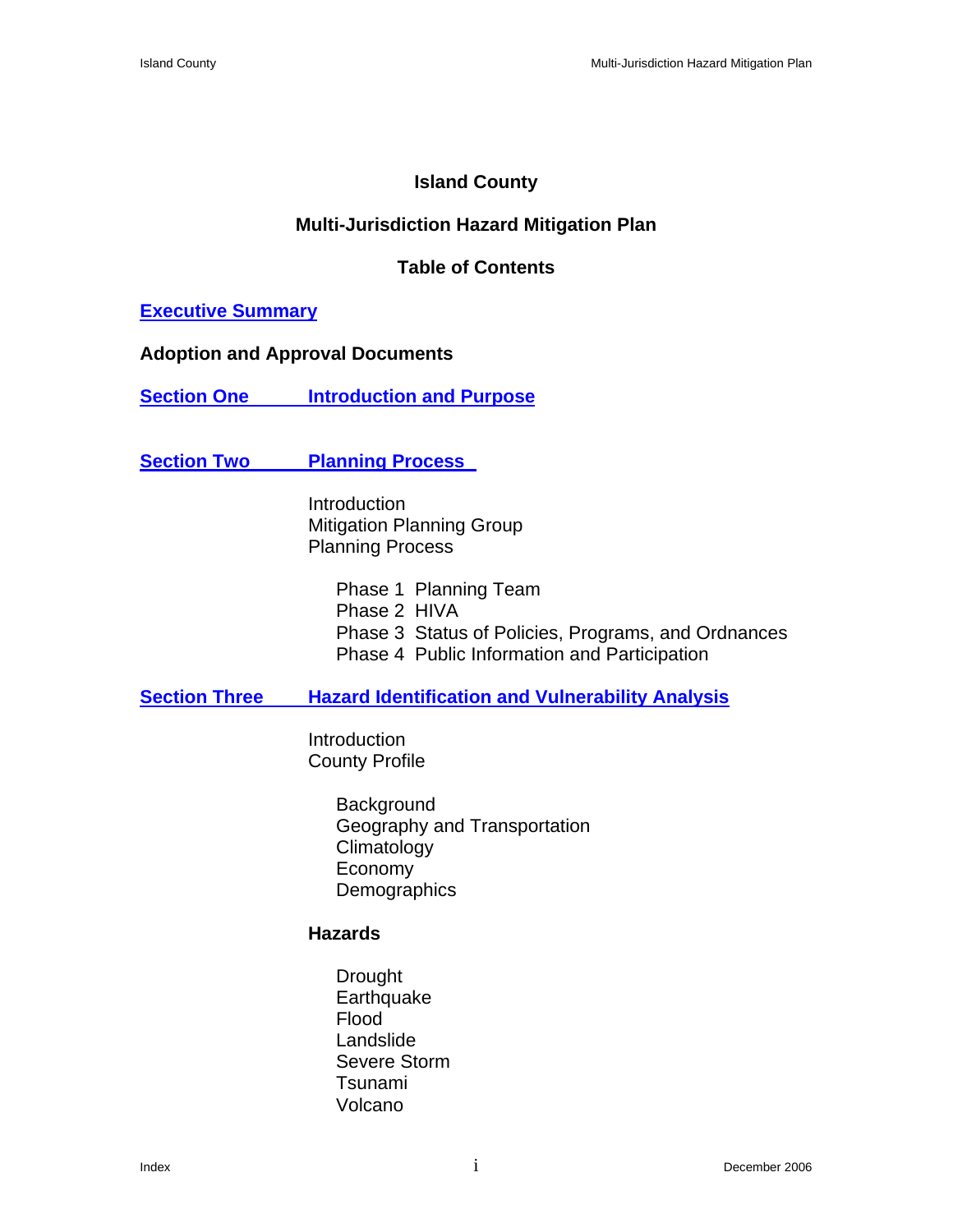# Wildland-Interface Fire

#### **Analysis Conclusion**

| <b>Section Four</b> | <b>Critical Facilities and Infrastructure</b>                                                                                                                                                                                                                                                                                                                        |
|---------------------|----------------------------------------------------------------------------------------------------------------------------------------------------------------------------------------------------------------------------------------------------------------------------------------------------------------------------------------------------------------------|
| <b>Section Five</b> | <b>Mitigation Initiatives</b>                                                                                                                                                                                                                                                                                                                                        |
|                     | <b>Mitigation Planning Goals</b><br><b>Initiative Development</b><br>The Prioritization Methodology for Initiative Implementation<br><b>Potential Funding Sources</b><br><b>Local Funding Sources</b><br><b>State Funding Sources</b><br><b>Federal Funding Sources</b>                                                                                              |
| <b>Section Six</b>  | <b>Plan Maintenance</b>                                                                                                                                                                                                                                                                                                                                              |
|                     | Introduction<br>Plan Approval and Adoption<br>The Planning Cycle and Responsible Agency<br>Plan Integration into Existing and New Policy and Programs<br><b>Planning and Community Development</b><br>Department of Emergency Management<br><b>Jurisdictions</b><br>Adoption of the Plan by other Island County Jurisdictions<br><b>Continued Public Involvement</b> |

## **Appendices**

| Appendix A          | <b>Public Involvement Initiatives</b>                     |
|---------------------|-----------------------------------------------------------|
| Appendix B          | <b>Hazard Identification and Vulnerability Assessment</b> |
| <b>Appendix C-1</b> | Unincorporated Island County Vulnerability Assessment     |
| Appendix C-2        | Unincorporated Island County Neighborhood Characteristics |
| <b>Appendix C-3</b> | <b>Island County At Risk Areas</b>                        |
| Appendix D          | <b>Mitigation Related Policies and Programs</b>           |
| <b>Appendix E</b>   | <b>Critical Facilities Summary</b>                        |
| <b>Appendix F</b>   | <b>Jurisdiction Profiles and Initiatives</b>              |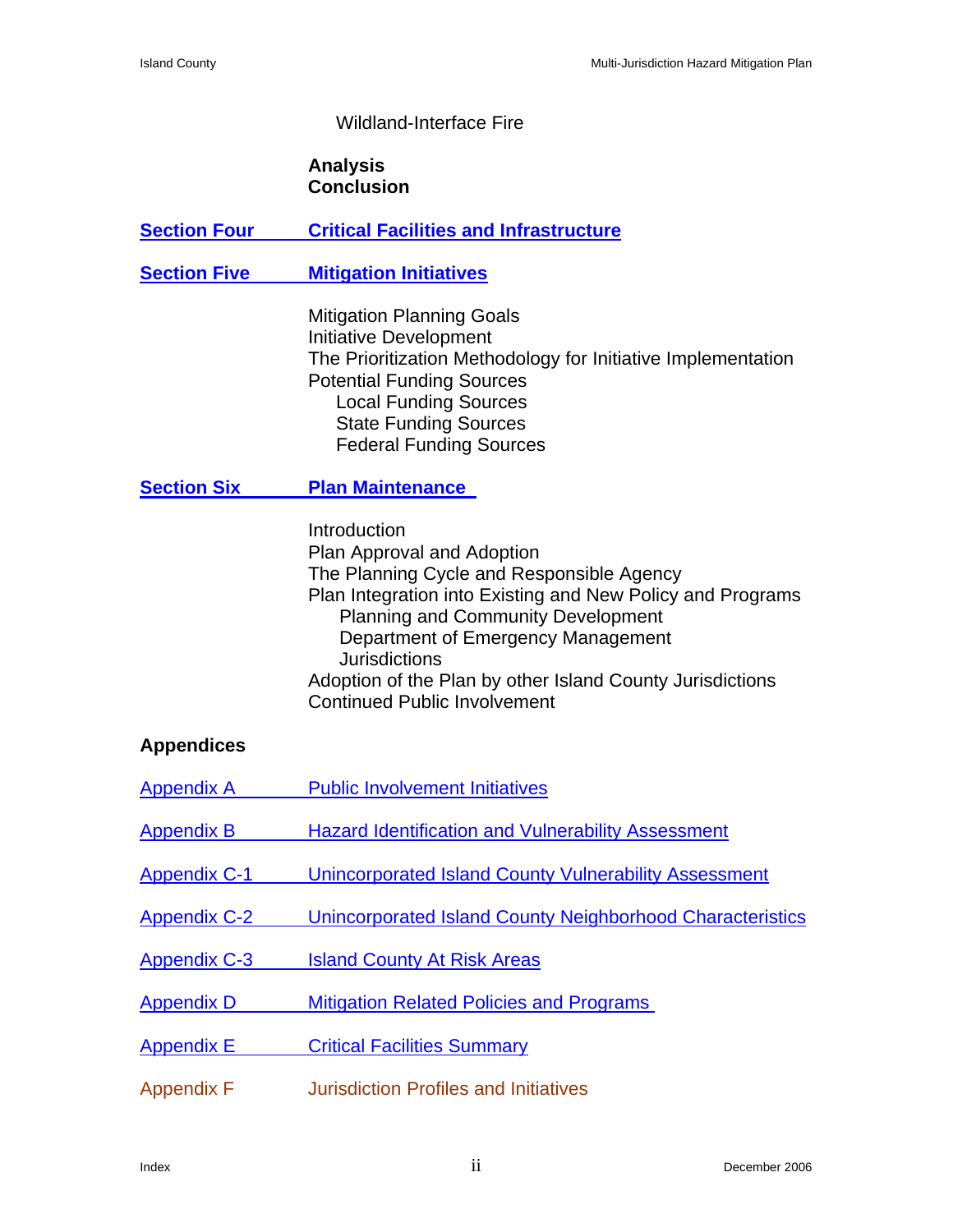Camano Island Fire and Rescue

Central Whidbey Fire and Rescue

Coupeville School District

**South Whidbey Fire and Rescue** 

Holmes Harbor Sewage District

**Island Transit** 

**City of Langley** 

City of Oak Harbor

Port District of South Whidbey Island

Race Lagoon Heights Association

Appendix G Federal Mitigation Programs, Activities, and Initiatives

Appendix H Procedure to Add a Jurisdiction

**Appendix I Planning Meeting Minutes**